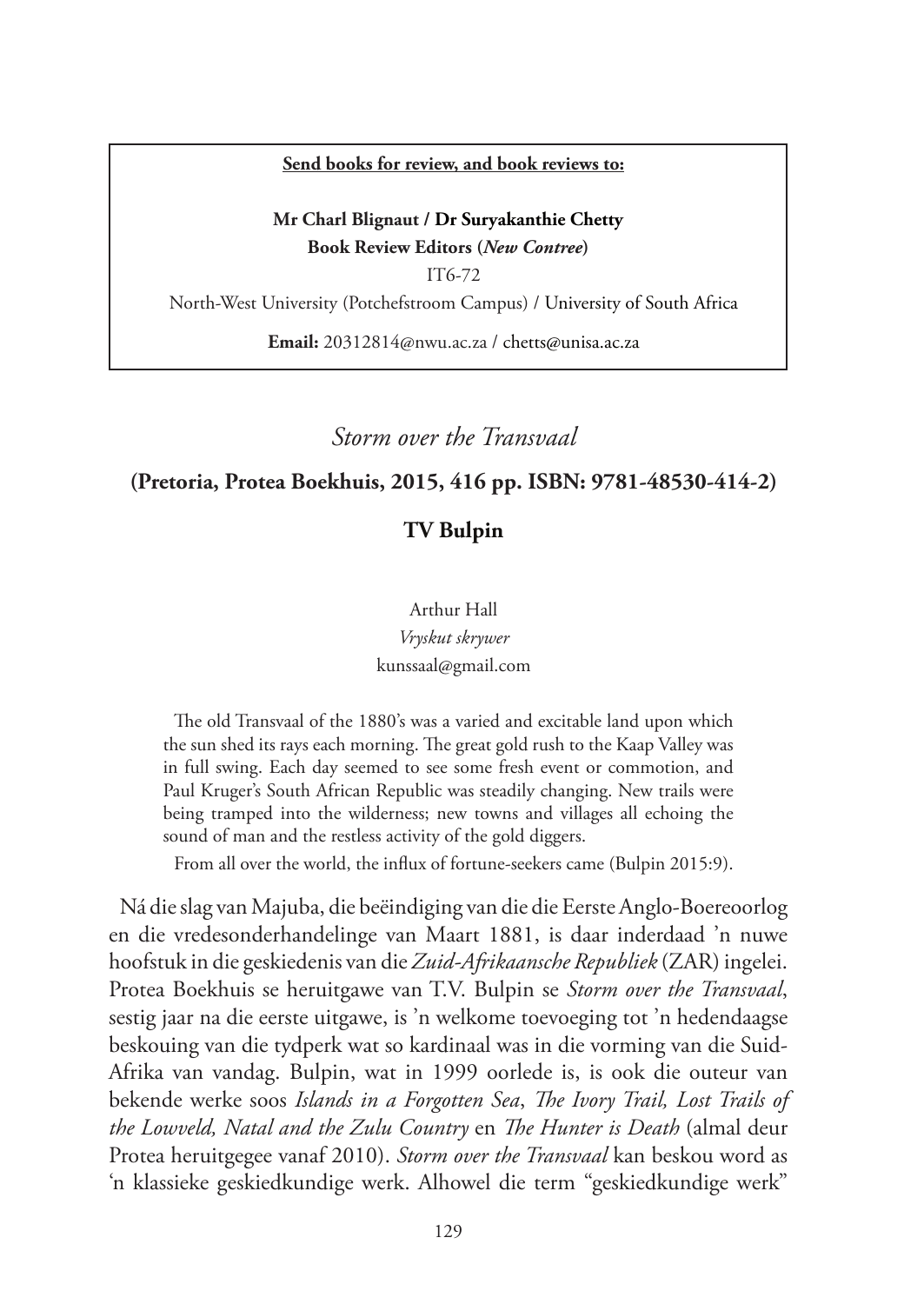dikwels baie swaar akademiese konnotasies het, skryf Bulpin *Storm over the Transvaal* in 'n baie ligter, amper 'geselstrant' styl. Dit beteken egter nie dat die werk afgeskeep is nie.

Een vraag wat met die herpublisering van Bulpin se werk geopper kan word, is die relevansie vandag van 'n werk wat 60 jaar terug vir die eerste keer verskyn het. Die vraag kan moontlik binne twee kontekste beantwoord word. Ten eerste kan daar bespiegel word oor hoe *Storm over the Transvaal,* geskryf deur 'n Engelssprekende uit Natal, in 1955 ontvang is. Dit is natuurlik skaars sewe jaar na die Nasionale Party in Suid-Afrika aan bewind gekom het en die vooropstelling van Afrikaans en spesifiek dan Afrikaner-helde soos Paul Kruger het hoogty gevier. Bulpin skroom egter nie om kaalvuis beide die goeie en slegte van 'n breë groep lede van die 1880s en vorentoe uit te wys nie—van Paul Kruger en Piet Joubert, tot die Swazi-koning Mbadeni en van die eerste Mujaji reënkoninginne. Die publikasie kon dus dalk nie orals goed binne die dominerende politieke en sosiale tydgees ontvang gewees het nie. Presies hierdie blootlegging van historiese figure hou vir ons in die hede die relevansie van Buplin se werk in. Klink die volgende dalk vandag bekend:

A contentious issue was the fact that many of the senior government officials were taking active part in business. Several of the big mining company had at least one government official on their boards (Bulpin 2015: 140).

Of dalk:

Another complaint concerned Johannesburg's water supply. The town had outgrown each successive water supply scheme so fast that about all the householders could expect was a coffee-coloured mixture of mud and liquid... (Bulpin 2015:197).

Wat van:

Kruger and his Volksraad had little real appreciation of this fundamental nature of a court. Kruger, particularly, had a genius for tripping up on his own laws like a man who stretches wires across a dark room to catch an intruder and then charges through himself without a light (Bulpin 2015:361).

Alhoewel *Storm over the Transvaal* dalk moeilik as 'n vinnige naslaanwerk kan gebruik word is die geskiedkundige bydrae van hierdie publikasie onontbeerlik. Dit kan gestel word dat Bulpin se werk in die hedendaagse historiese ruimte van uiterste belang is. Met *Storm over the Transvaal* word sonder skroom 'n gehele beeld gegee oor die moderne onstaansgeskiedenis van die noorde van Suid-Afrika gegee. Dit is uiters belangrik in tye waar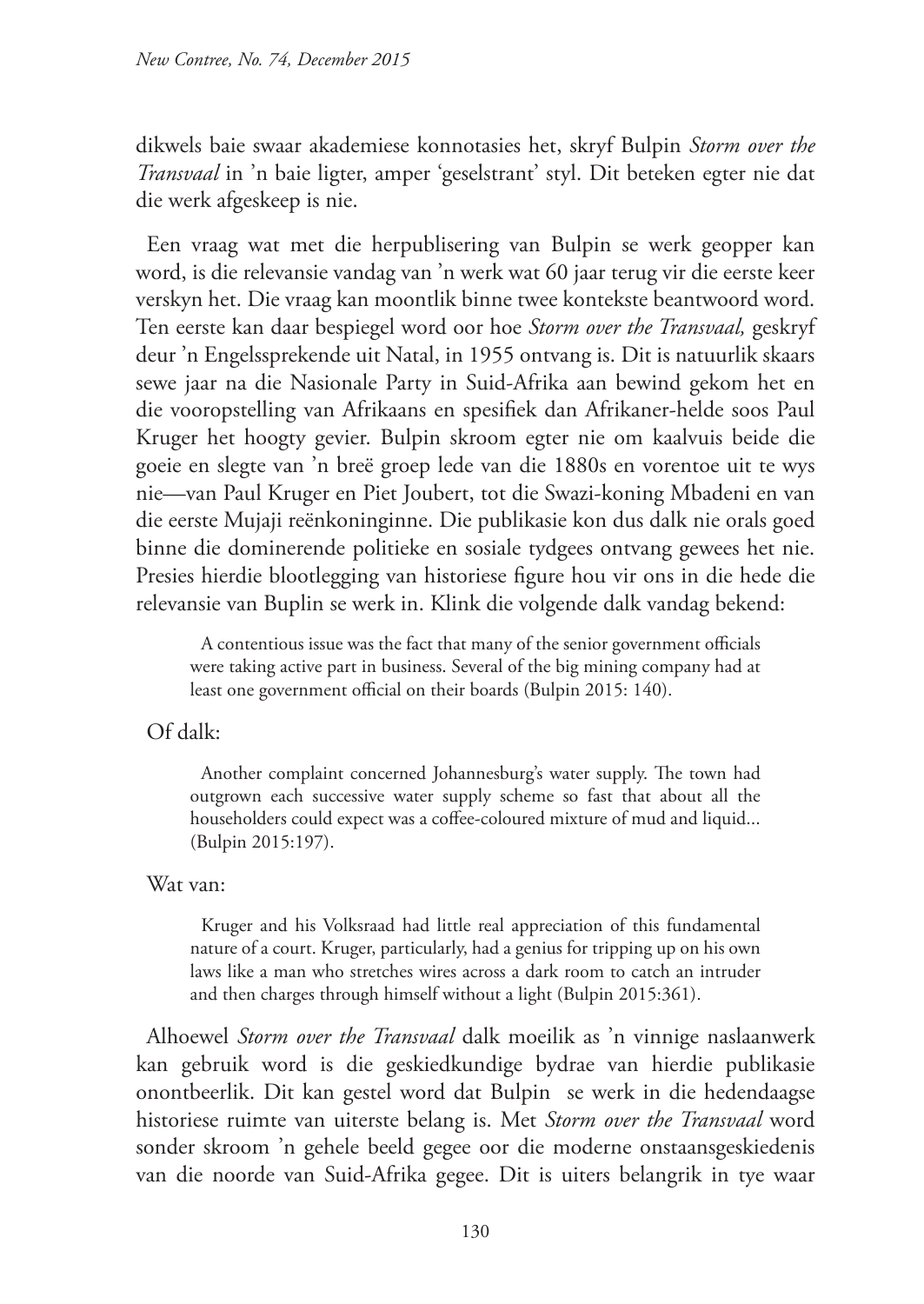Suid-Afrikaanse geskiedenis van voor af misbruik word vir poltieke en sosiale doeleindes.

# *Kaiser Wilhelm II's genocide: The Hereros versus the General and the settlers*

## **(Cape Town, UCT Press, 2011, 288 pp., illustrations, index, bibliography. ISBN: 9781-91989-547-5)**

### **Jeremy Sarkin-Hughes**

Pule Pitso *North-West University* 13165437@nwu.ac.za

In search of the events within German South West Africa (GSWA) as the only German colony where settlement was actually attempted, this book shows that the slaughters which took place in colonial times were not due to the decisions taken by a rogue general but that he was merely fulfilling the aims and desires of Germany's pro-imperial agenda. In this book, Sarkins advocates that the Herero genocide is closely linked to Germany's late entry into the so called "scramble for Africa", which led a ruthless pursuit by colonial powers to acquire numerous colonies all over the world within a short period of time using any means available. Sarkin argues that the Herero Genocide was a campaign of racial extinction and a collective sentence by the German government against the Herero people.

Jeremy Sarkin is chairperson of the United Nation's working group on enforced or involuntary disappearances, and is at presently a distinguished visiting professor of Law at Hofstra University in Hampstead, New York. He is also an Attorney of the High Court of South Africa and of the State of New York. With vast research experience this book marks Sarkin's second study on GSWA's genocide by the Germans. In *Colonial Genocide and Reparations Claims in the 21st Century: The Socio-Legal Context of Claims under International Law by the Herero against Germany for Genocide in Namibia, 1904-1908* Sarkin illustrated the theoretical and legal practicality of the Herero's claim as well as the political and legal significance of genocide reparations. According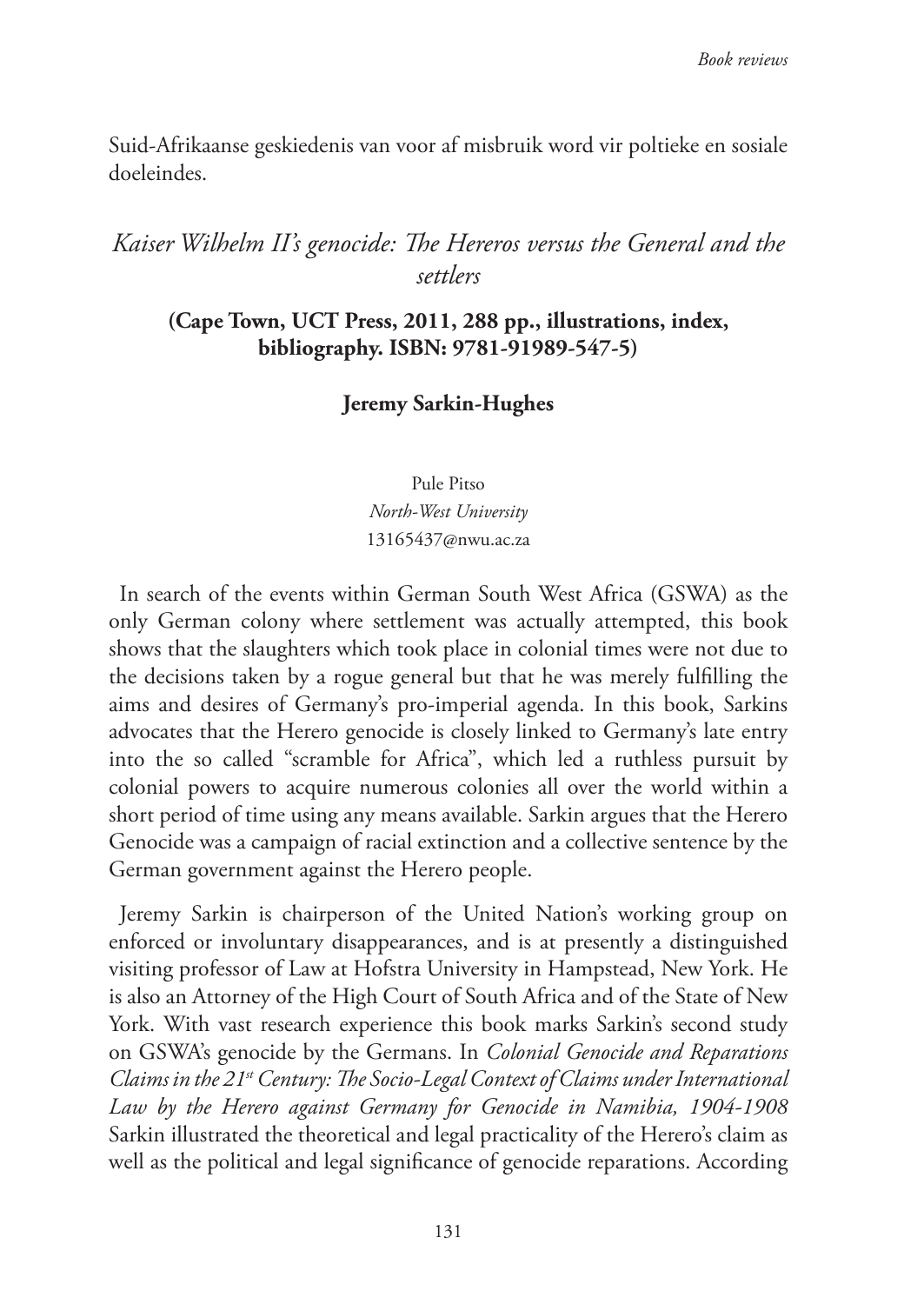to Sarkin the history of the Herero genocide remains a key issue for many genocide histories around the world, partly because of the fact that German policy does not acknowledge paying reparations for the Herero genocide in contrast with its long-standing Holocaust reparations policy. The Herero case bears not only on transitional justice issues throughout Africa, but also on legal issues elsewhere in the world where reparations for colonial injustices have been called for.

However this book criticizes the apology rendered by the descendants of the Von Trotha family to the monarchy of the Herero. Sarkin's analysis is extremely critical of Germany's genocide of the Herero in GSWA. He gives accounts of how the genocide unfolded from the colonial point of view to explaining the inhuman deeds of the German army. Though the book is prone to deliver the military perspectives with features of social history, Sarkin devotes his attention to the views of race, racial identity and racial supremacy sparked by the pseudo-scientific racism and social Darwinism nevertheless fuelled by colonialism of the period. With illustrations and tabulated statistics of land ownership he draws the reader's attention towards the cruelty of the colonial system overseen by a German general. The book is professionally indexed, footnoted and with an appropriate conclusion fragmented in points of his argument.

This book presents new proof of genocide concerning conflicts in GSWA (Namibia). Sarkin researched and accomplishes the extent to which Emperor Wilhelm II knowledgeably supported and endorsed an order of extermination of between 60 000 and 100 000 Herero and some 10 000 plus Nama, persecuted by General Lothar von Trotha who was the commander of the colonial troops by then. By these statements Sarkin tries to support his claim that Von Trotha's orders was not due to his heartlessness, but rather a conscious and deliberate decision mandated by German army headquarters with the knowledge of the highest levels of military command and government. This is new indication that does not exist on research done by Gewald, Hull and Zimmerer, whose arguments are mainly about military culture.

Germany's genocide of the Herero is relatively relevant and contentious GSWA history portraying activities of non-humanitarianism. Sarkin leaves no stone unturned with regard to the genocide and a bias can be identified towards the plight of the Herero's that makes it close to impossible for him to end with an objective conclusion on the genocide. He is more concerned about financial reparation of the genocide than psychological, which raises